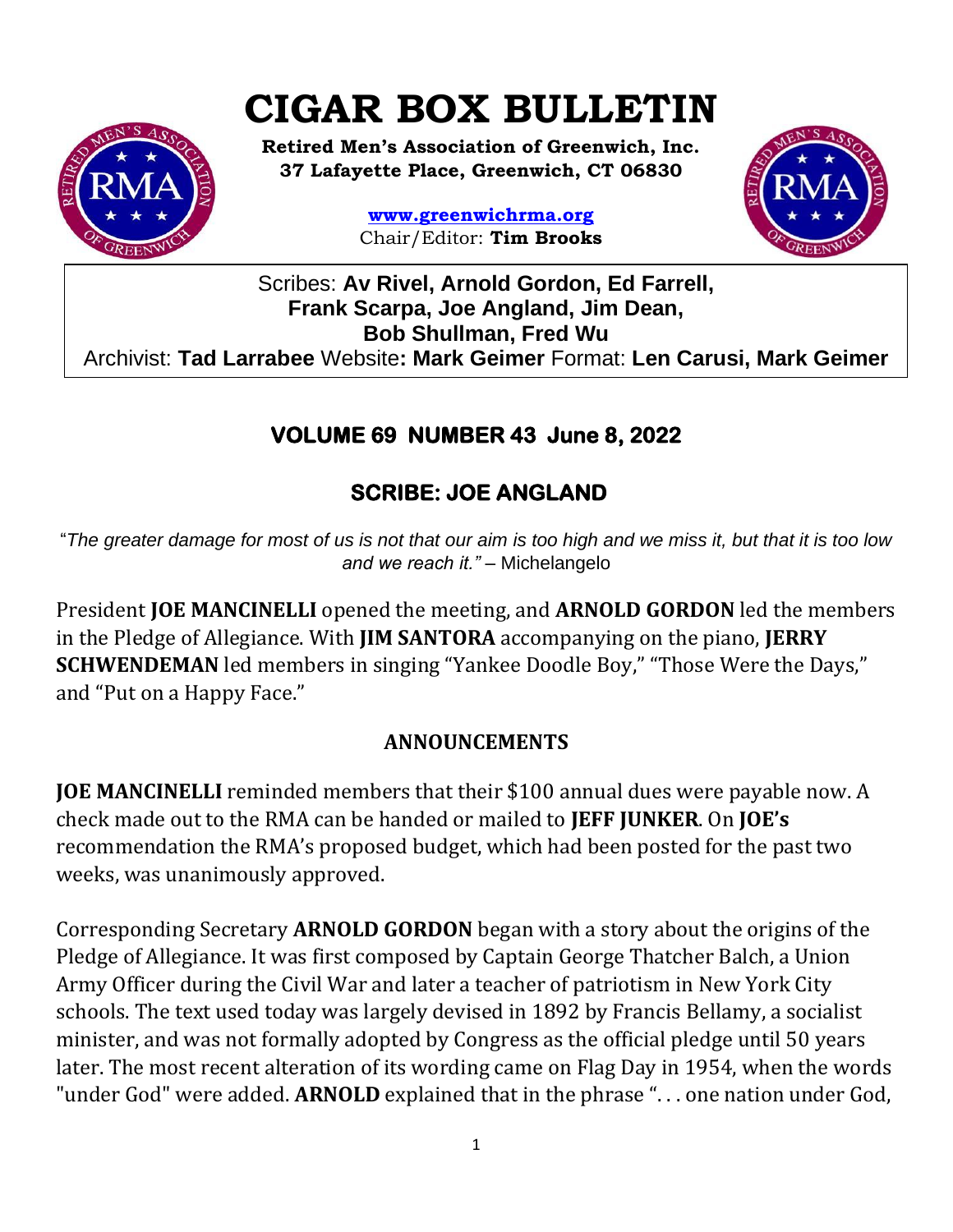indivisible…." there is no comma after "nation," as pointed out by Chuck Standard to our group many years ago. Therefore, when reciting it, no pause!

**ARNOLD** then mentioned that concerns are arising about the new virus on the block, the African-derived monkeypox. Contrary to some beliefs, the disease is not a sexually transmitted infection. As of now, it has been seen in 30 countries, including the U.S. There seem to be two different genetic strains. Much is still unknown about the virus, but there is no need to lose any sleep about it at this time. Here are links to two articles with lots of details about the new virus:

## **[Article from CDC](https://wwwnc.cdc.gov/travel/notices/alert/monkeypox)**

## **[Article from MedialNewsToday](https://www.medicalnewstoday.com/articles/what-to-know-about-monkeypox-and-the-latest-cases?utm_source=Sailthru%20Email&utm_medium=Email&utm_campaign=MNT%20Daily%20News&utm_content=2022-06-06&apid=24786294&rvid=df6665d82b45d823426bced7be5200a6e0ec9a9b1612a28966678fdb4f16d18f)**

**ARNOLD** raised the topic in order to point out that next week's speaker, Jim Knox, curator of education at the Beardsley Zoo in Bridgeport and a science adviser to the Bruce Museum, will return to the RMA in person to tell us about "Zoonotic Diseases: What We Need to Know to Keep Ourselves and Our Animals Safe." A zoonotic disease is one transmitted from animals to people, such as West Nile, Zika, coronaviruses, and most recently, monkeypox. It will be an important presentation and all are urged to attend or watch on Zoom.

Changing roles, **ARNOLD** then became jokester for the week. In typical fashion, he began with some word play: If lawyers can be debarred and clergymen defrocked, shouldn't it follow that electricians can be delighted, musicians denoted, models deposed, tree surgeons debarked, and dry cleaners depressed? He then told a tender tale related to him by a bagpiper about what was intended to be a graveside service for a homeless man but devolved into a homage to plumbing.

**BOB PHILLIPS** previewed the presentation by today's speaker, Larry Kantor, an economist who will address the state of the U.S. economy, with a particular focus on the problem of inflation. The title of today's presentation is "Inflation Changes Everything: Implications for the Economy and Financial Markets."

**DON ROTZIEN** noted that because of inclement weather the ROMEO luncheon planned for tomorrow has been rescheduled for 1:00 p.m. on Thursday, June 16, at Greenwich Point, at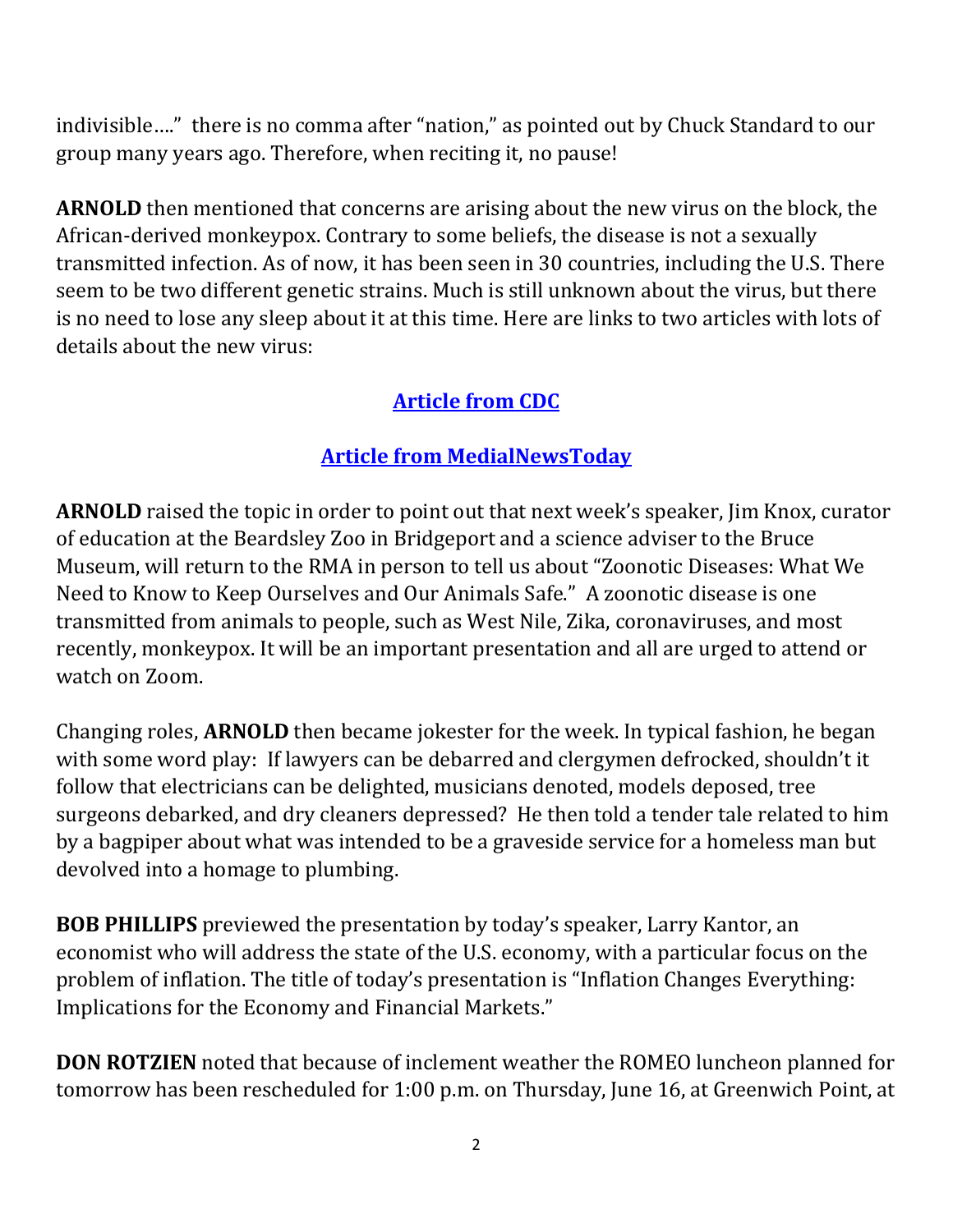the tables behind the second concession stand. Bring your own lunch. If you don't have a beach pass, tell the guard that you are with the RMA, which should allow your admittance.

**JIM SANTORA** noted that last week's food drive (which he and **TONY FitzPATRICK**  organized) collected \$1,000 in checks and ten baskets of food and essential items for Neighbor-to-Neighbor.

**PETER TUNLEY** reported that there were 102 outside volunteer hours from 13 members and 36 inside volunteer hours from 11 members.

**RUSS HARDEN** reported that there would be a memorial service for **JAN MEYER** (whom he had eulogized at a prior meeting) this Saturday at 11:00 am at the First Congregational Church in Old Greenwich.

**PETER STERN** reported that 90 members were in attendance, including 13 by Zoom. In addition, Paul Barbian was present as a guest of **DAVID MICHONSKI**, and Seth Brauer was present as a guest of **BOB SAMUELS. PETER** acknowledged the following birthdays:

| GEORGE     | <b>DIPPY</b> | 88 |
|------------|--------------|----|
| <b>BOB</b> | MORGAN       | 86 |
| MICHAEL    | AMBROSINO    |    |

**PETER** noted that we had two returnees: **TOM HEALY** from Salt Lake City and **LEE LUNDY** from Oregon. He also noted that Francesca & **ARNOLD GORDON** recently celebrated their 58th wedding anniversary.

**ARTHUR STAMPLEMAN** announced that the RMA tour of the PepsiCo Sculpture Garden would be on Thursday, June 23. All 30 spaces have been spoken for. Email **DON CONWAY**  [\(spiderduck4@gmail.com\)](mailto:spiderduck4@gmail.com) if you want to get on the waitlist or if you have signed up and want to cancel. Those attending must bring the PepsiCo waiver form they should have received.

**MIKE HAYDEN** brought to the attention of members a book written by Allen B. Ballard, a teammate of his on Kenyon's undefeated 1950 football team, entitled *Keep on Moving*. The book provides a helpful analysis of technology for those with mobility challenges, such as recumbent trikes, mobile scooters, and electric bikes.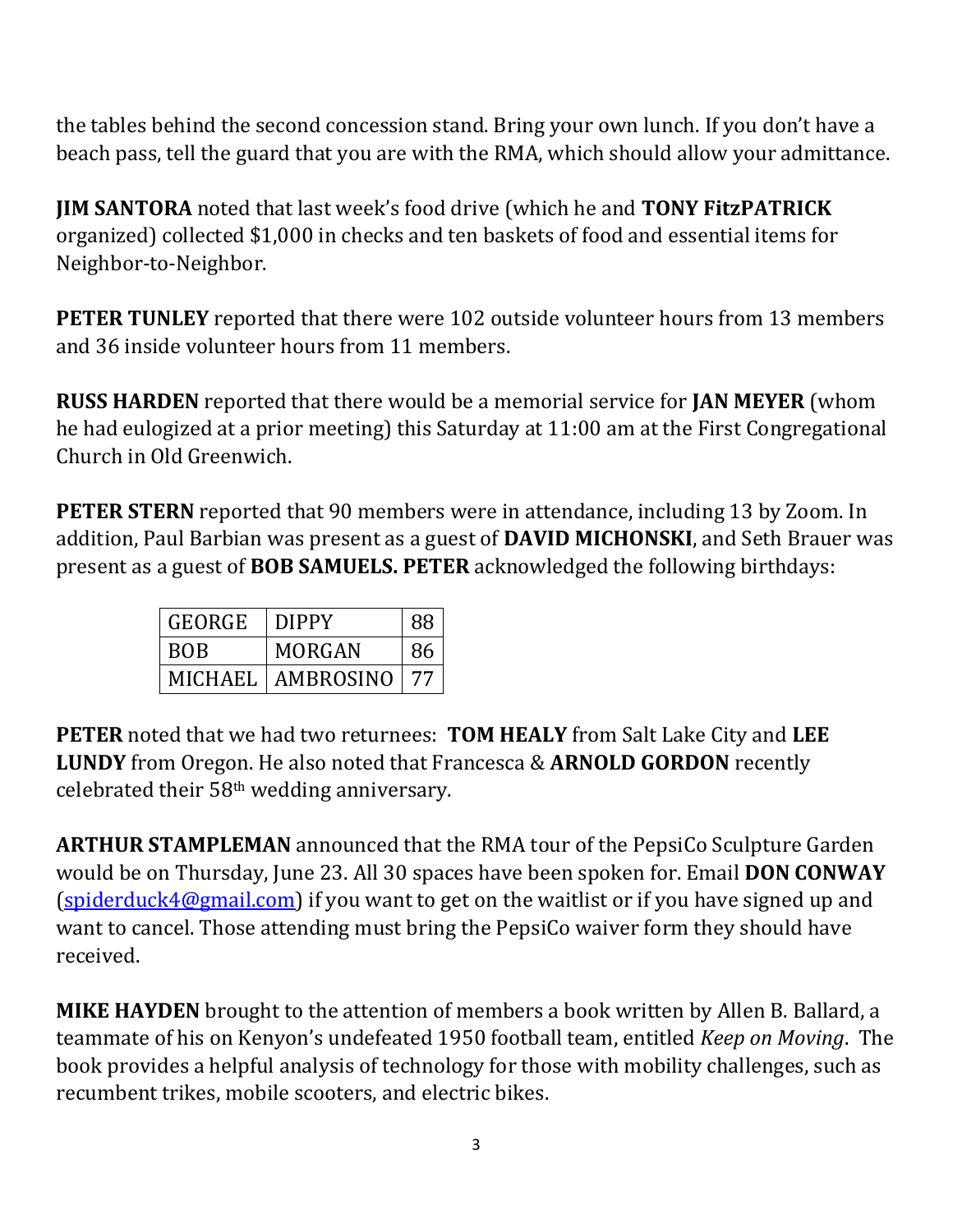#### **FUN AND GAMES**

**Pickleball: PAT MacCARTHY** reminded members that pickleball is played, weather permitting, on Monday and Thursday mornings from 10:00 a.m. to noon at Christiano Field. Last week we had the best turnout since the early Fall, with 12 members participating. **PAT** advised that there are extra racquets available and urged members to try out the sport, suggesting that they email him [\(pmaccarthy415@gmail.com\)](mailto:pmaccarthy415@gmail.com) if they want to be added to the list or receive a free lesson. He ended his presentation with an impressive pickleball volley.

**Golf: MIKE RYAN** reported that we had 16 players on a beautiful morning. **GRAN BURGESS** won all three contested holes. Well done **GRAN! CHARLIE ADAMS**, however, had the day's best score with an 83, followed by **GRAN** (94), **MIKE SMITH** (96), and **RICHARD BARTHOLOMEW** (98) and **RON MURRAY** (98). **MIKE RYAN** will be captain next week, followed by **JIM SANTORA** the following two weeks.

**Walkers and Talkers: TAD LARRABEE** reported that last Thursday the group visited the Weinberg Nature Center in Scarsdale and walked extensively through the adjacent Saxon Woods preserve, including stretches of the old Leatherstocking Trail from colonial times. The weather cooperated by limiting the rain and the trees were their umbrella. Please let **TAD** know if you want to be on the group email list. They explore many different areas within a half hour drive, and they usually walk about  $2 \frac{1}{2}$  to 4 miles if the terrain is comfortable. The pace is relaxed and they walk for about two hours.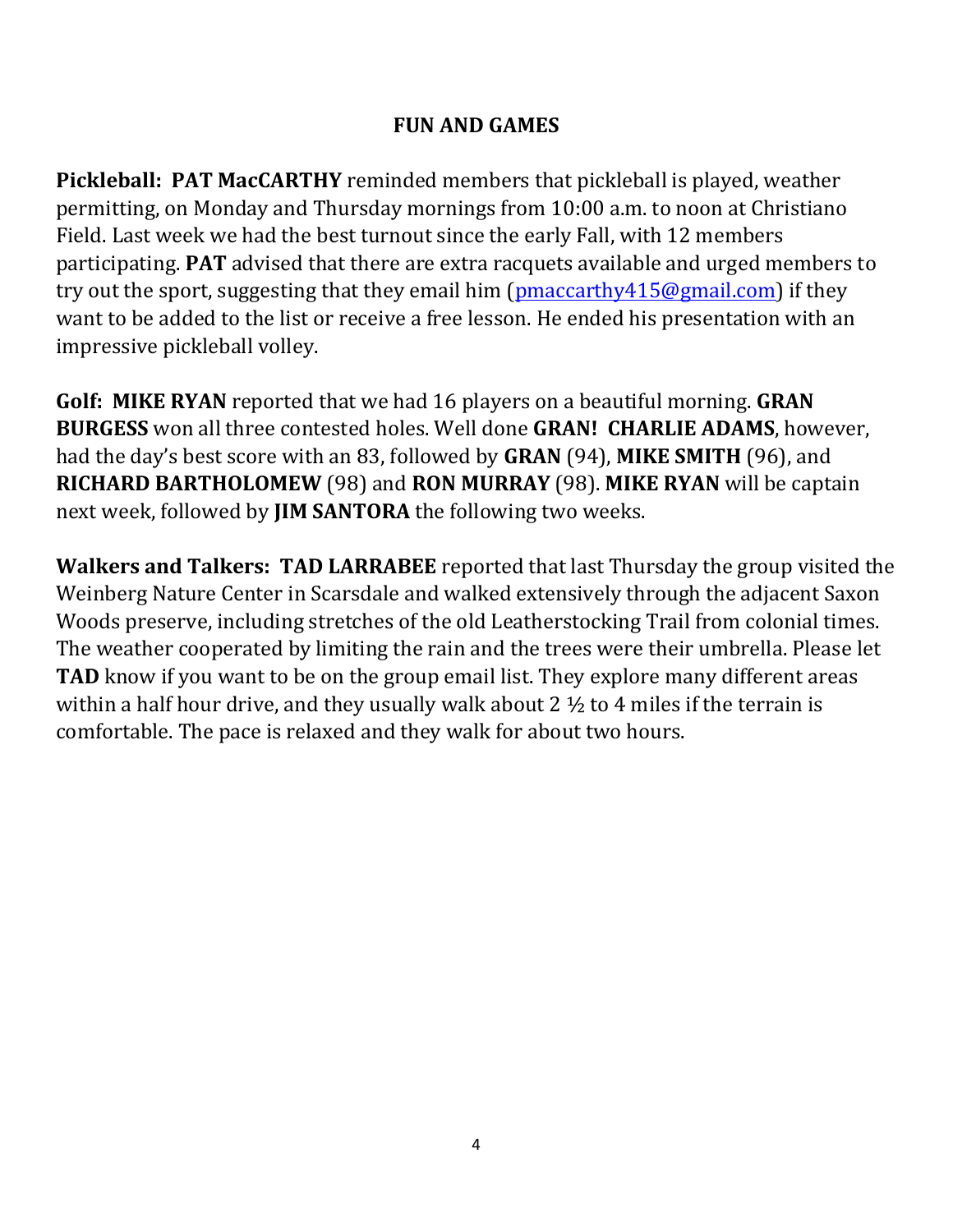

The Walkers also sit, from time to time

**Tennis: JOHN KNIGHT** announced that outdoor tennis will commence this Friday, June 10, from 11:00 a.m. to 1:00 p.m. at the Bruce Park tennis courts. Please respond to [johnknight7@gmail.com](mailto:johnknight7@gmail.com) if you would like to participate. Some players have expressed the desire to play from 10-12. Please indicate your preference. Also please confirm your availability to play on Fridays throughout the summer.

**Bridge: RON MURRAY** reported that the top scorers among this week's eight players were **JOHN FEBLES** (2820), **CHARLEY LAND** (2230), and **TONY COCCHI** (1800). Newcomers are welcome, regardless of skill level!

**Hearts: JACK SWEGER** reported that this week **CHARLIE GRAVES** won two games and **DON CONWAY** and **JOHN STANKUNAS** won one each. **JOHN KNIGHT** and **PETER BERG**  each shot the moon once. Next week's captain will be **JOHN KNIGHT**.

#### **TODAY'S SPEAKER**

**BOB PHILLIPS** introduced today's speaker, Larry Kantor, an operating partner at Atlas Merchant Capital and former managing director and global head of research at Barclays. Prior to working at Barclays, Dr. Kantor held positions in academia, at the Federal Reserve Board, and at other financial institutions. He received his PhD and MA in economics from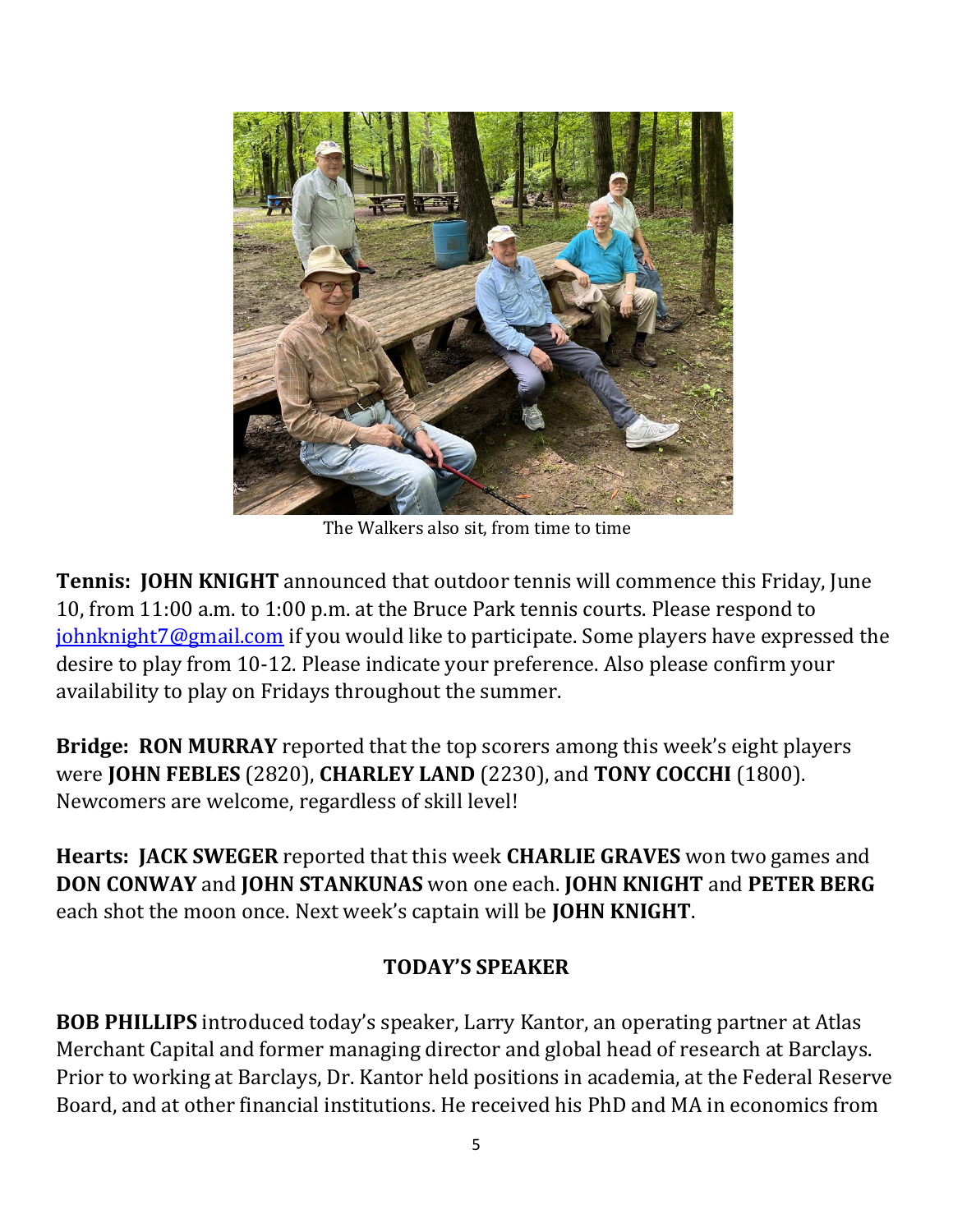Ohio State University. This was Dr. Kantor's seventh appearance before the RMA. He has been coming each June to share his views on the U.S. and world economy. The title of today's presentation is "Inflation Changes Everything: Implications for the Economy and Financial Markets."

Dr. Kantor began by emphasizing that he would look at the issues from a strictly economic perspective, in contrast to through the type of political lens that is often employed today in discussing economic issues. He then previewed his conclusion, noting that our current inflation problem would be difficult to deal with, likely being abated only by a recession of some degree. He noted that the underlying economic fundamentals were strong – e.g., a historically low unemployment rate and high demand for goods and services. Indeed, it is the strength of those fundamentals that suggests that dealing with inflation will be difficult, because low unemployment tends to push up wages and surging demand will create upward price pressure even if supply dislocations attributable to the Ukraine war and Covid are resolved.

Dr. Kantor noted that the largest source of the inflation problem was the Covid relief efforts which pushed an enormous amount of money into the economy in a short period of time. He observed that this did not necessarily mean that it was wrong to inject that amount of Covid relief, as addressing the short-term needs of individuals and businesses may have made it worth paying the price of inflation in the longer-term. But that price is being paid. Economics is called the dismal science in part because of its admonition that "there is no free lunch," and that principle applies to Covid relief efforts.

The Covid relief effort dwarfed the effort to support the economy following the last major financial crisis, the recession of 2008. The infusion of cash following the 2008 recession was about \$700 billion compared to the roughly \$5 trillion of Covid relief (about \$3 trillion during the Trump administration and \$2 trillion since Biden took office). To compound the situation, the Covid funds were injected into the economy in a shorter period of time than the recession relief funds.

The magnitude and speed of the Covid relief efforts proved to be more than can be readily controlled through ordinary monetary and fiscal policy. On the monetary end, interest rates had already hovered around zero, leaving little opportunity for the Fed to use its traditional inflation-fighting tool of decreasing interest rates. It did employ quantitative easing (QE), which basically involved its buying bonds on the open market. But, because it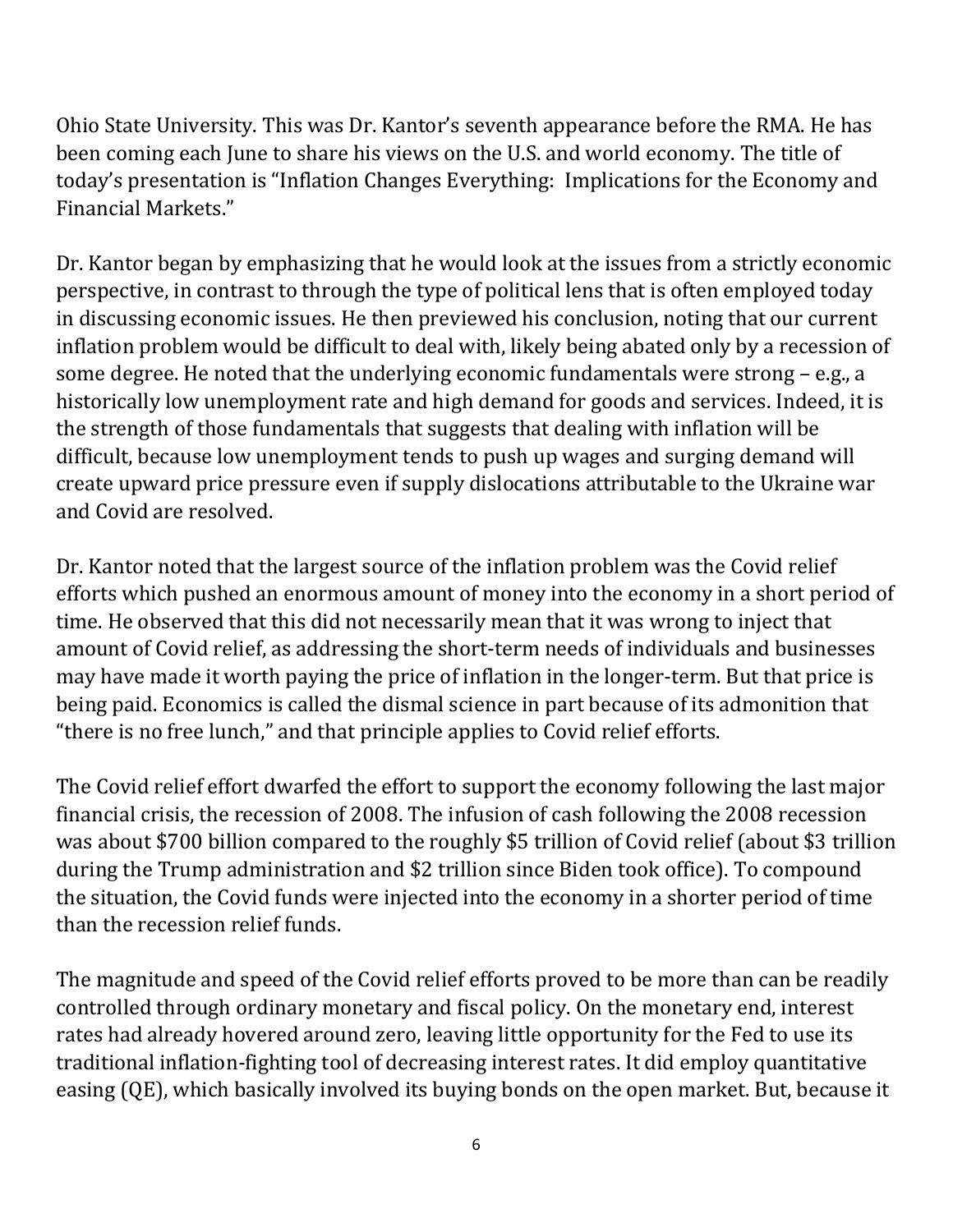did not anticipate the severity of inflationary pressures, the Fed was a bit slow in implementing QE, permitting inflation to build momentum.

It was the enhancement of demand resulting from the cash infusion, rather than problems with the supply chain, that accounted for most of the inflationary pressure. This is evident from the fact that after a sharp but brief decline in output in the first several months of the pandemic, both U.S. production and the amount of goods we imported soared well past their pre-pandemic levels.

Even without additional Covid relief, several factors suggest that the excess demand that is driving up prices will not abate readily. As noted, business fundamentals remain strong. Thus, profits remain high, and spending by businesses will keep demand high. Household wealth, meanwhile, is at record levels, leaving consumers positioned to spend at a high rate. Moreover, it does not appear that debt is overextended, meaning that consumers and businesses will likely not have to cut back spending for fear of being unable to repay debt.

Several factors that have kept prices low over recent decades are reversing themselves or at least abating. The fall of communism created low-cost suppliers to the U.S. like China and Vietnam, and that source of cost reduction has largely run its course. Costs decreased in recent decades because of just-in-time-inventory practices, but companies now appear inclined to maintain higher inventories (thus increasing their carrying costs) for fear of unexpected shortages arising from pandemics, war, or political instability. Similarly, concerns about autocratic or unstable governments may reduce the extent to which U.S. manufacturers will reduce costs by locating plants in low-cost countries. Finally, there has been a movement away from free trade, which had contributed to lower costs.

Dr. Kantor opined that the solution to the inflation problem would likely require a dampening of the demand created by Covid relief efforts and that such a decline in demand normally meant the economy would fall into a recession. While one hears discussions of achieving a "soft landing" when trying to combat inflation, that goal is more realistic when the aim is simply to curb the acceleration of inflation, rather than decrease the level of inflation which is the objective now given that it has already reached a significant level.

The market now appears to anticipate that the federal funds rate (basically, the rate that banks charge each other for short-term loans), which had been hovering near zero at the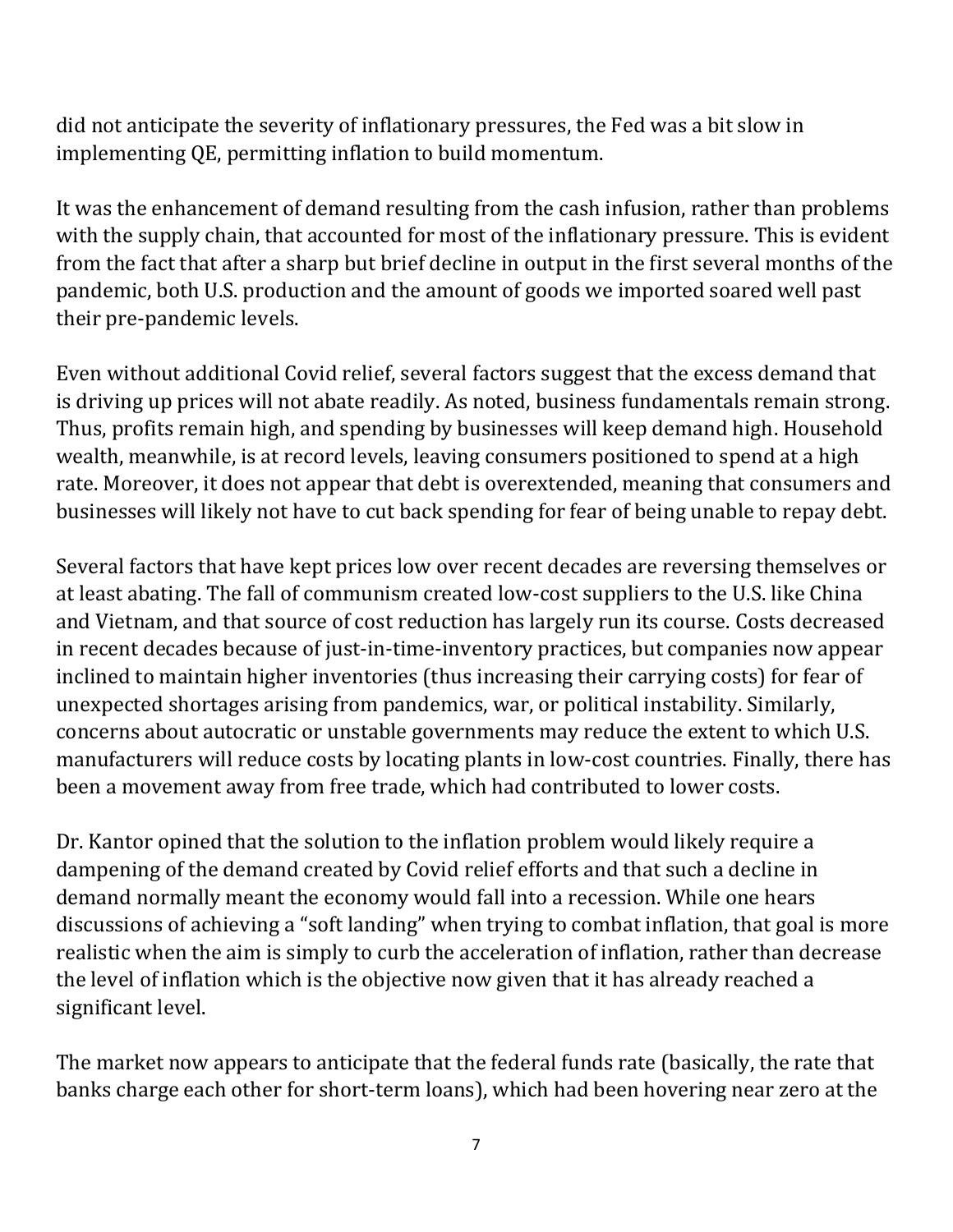outset of the pandemic and has increased to about 0.75%, will rise to about 2.5% later this year and 3.5% by the middle of next year because of inflation.

Dr. Kantor believes that higher interest rates and efforts to combat inflation will lead to a recession, although not necessarily a long-lasting one. Given the strength of underlying business fundamentals, stock prices might rise notwithstanding the slowdown in economic growth, but a decline in stock prices is also plausible if interest rates increase sharply.

Dr. Kantor concluded by answering a number of questions from RMA members. In response to a question about a recommendation he had made in a prior year, he reiterated that he believed it better to invest in index funds and similar ETFs rather than picking individual stocks. He noted that a decision to pick an individual stock is effectively a decision that you know more about the company or market than the experts at financial institutions who study the markets full time, because those institutions trade stocks so that they wind up priced at what the institutions believe they are worth.

With respect to cryptocurrencies, Dr. Kantor characterized them – especially those not tethered to the dollar or another stable currency – as purely speculative investments rather than as a real substitute for fiat currencies like the dollar. They account for a miniscule share of commerce, and given their wild fluctuations in value it is unlikely that this will change.

For those interested in seeing the full presentation, go to the RMA website and click on the video at [https://vimeo.com/user9053619/videos.](https://vimeo.com/user9053619/videos)

### **IMPORTANT REMINDERS**

**TO CBB CONTRIBUTORS:** Scribe for the next meeting, on June 15, will be **→BOB SHULLMAN←**. Please send a copy of any remarks you want included in the CBB to [bob.shullman@gmail.com.](mailto:bob.shullman@gmail.com)

**ALL MEMBERS**: Do not forget to report all your inside and outside volunteer hours to **JOHN FEBLES** at [Jfebles13@gmail.com.](mailto:Jfebles13@gmail.com)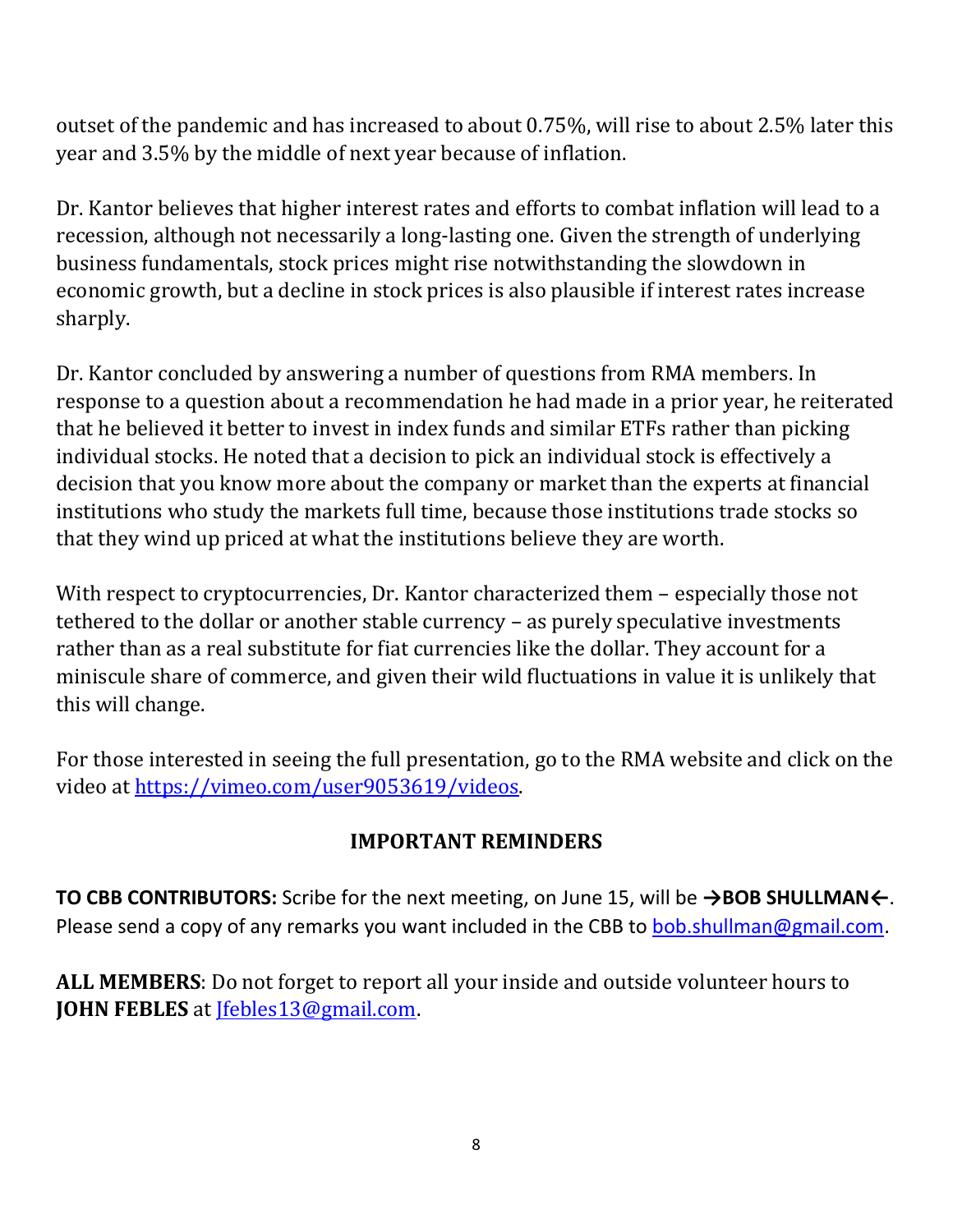**ALL MEMBERS** are reminded that in addition to streaming on the Internet, RMA speakers are normally shown on the local public access TV channels, Verizon FIOS channel 24 and Optimum (Cablevision) channel 79.



**ALL MEMBERS**: Volunteers are needed to assist with audio, video and Zoom at our meetings. Please see **HORST TEBBE** if you can assist in this critical need.

Retired Men's Association of Greenwich, Inc. · 37 Lafayette Place · Greenwich, CT 06830 Visit our website at **[https://greenwichrma.org](https://greenwichrma.org/)**

| <b>Weekly Repetitive Activities*</b> |                   |                                                        |                                                                                 |  |  |  |
|--------------------------------------|-------------------|--------------------------------------------------------|---------------------------------------------------------------------------------|--|--|--|
|                                      |                   |                                                        |                                                                                 |  |  |  |
| Day                                  | <b>Time</b>       | <b>Activity</b>                                        | Contact                                                                         |  |  |  |
| Mondays                              | $8:45$ am         | QiGong and Tai Chi<br>Workout                          | Will Morrison - wdmorrison@gmail.com                                            |  |  |  |
| Mondays                              | $10:00$ am        | Pickleball at Christiano Park                          | Pat MacCarthy - pmaccarthy 415@gmail.com<br>Mark Geimer - mark.geimer@gmail.com |  |  |  |
| Tuesdays                             | Various tee times | RMA Golf, the Griff Golf<br>Course, Greenwich          | Mike Ryan - ryantomac@netscape.net                                              |  |  |  |
| Tuesdays                             | 10:00 to 11:00 am | Platform (paddle) tennis at<br>Loughlin Field, Cos Cob | John Dean - Jhdeanco@gmail.com                                                  |  |  |  |
| Wednesdays                           | 9:45 to 10:30 am  | <b>RMA Weekly Meeting</b>                              | Horst Tebbe - onehorst@optimum.net or Len<br>Carusi at lencarusi@gmail.com      |  |  |  |
| Wednesdays                           | $1:00$ pm         | <b>Hearts</b>                                          | Bob Shullman - bob.shullman@gmail.com                                           |  |  |  |
| Wednesdays                           | 12:30 pm          | <b>Bridge</b>                                          | Andre Mazurek - Mazurek.a.j@gmail.com                                           |  |  |  |
| Thursdays                            | $9:00$ am         | <b>RMA Walking</b>                                     | Tad Larrabee - tadlarra@optonline.net                                           |  |  |  |
| Thursdays                            | $10:00$ am        | Pickleball at Christiano Park                          | Pat MacCarthy - pmaccarthy 415@gmail.com<br>Mark Geimer - mark.geimer@gmail.com |  |  |  |

#### **RMA 2022 CALENDAR**